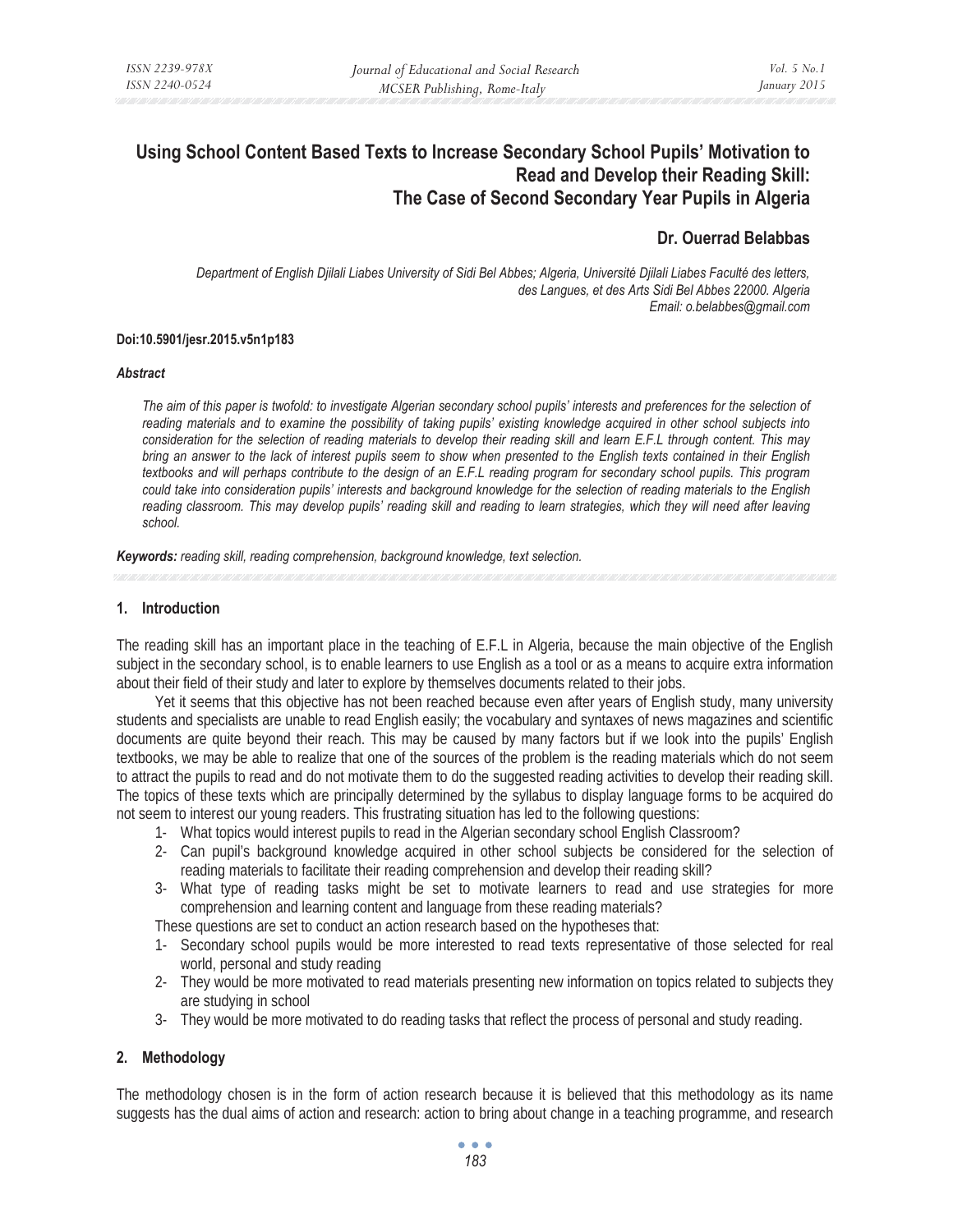| ISSN 2239-978X | Journal of Educational and Social Research | <i>Vol.</i> 5 No. 1 |
|----------------|--------------------------------------------|---------------------|
| ISSN 2240-0524 | MCSER Publishing, Rome-Italy               | January 2015        |

to increase understanding on the part of the researcher and the school community. This methodology has considerable advantages: it provides a mixture of responsiveness and rigour; so it meets both the action and research requirements.

The informants involved in this research are secondary school pupils who study English for Academic Purpose in the level of secondary school (2nd secondary year) in lycée El Haoues Sidi Bel Abbes, Algeria. They are young teenagers aged between 14 and 17 who come to the secondary school after having attended at least 200 hours of E.F.L teaching classes and they are expected to master the reading of simple passages and understand them through performing various activities.

To collect data two instruments were used: a questionnaire (see appendix 1) and two reading comprehension lessons (see appendix 2)

### **3. Defining Reading**

The term reading is used in different ways: it includes decoding, deciphering and identifying written words as it means pronouncing words as in reading aloud. These are very important aspects of reading because if we cannot recognize the words in print, we cannot begin to read, as it is also important to associate writing with the spoken words, but these concern only reading at an elementary stage, a stage which does not last very long. It also means extracting meaning a text, and interpreting messages given by a writer. This is the most purposeful and enjoyable kind of reading.

This kind of reading is like the process of communication, that is, a writer has a message in his mind, he wants to communicate it, instead of speaking it, he encodes it in a written form: it becomes a text. This text is accessible to the mind of another person who can read it. If the message is decoded, communication is achieved; so communication (effective reading) is achieved only if the writer and reader share the same code (language), certain assumptions, and the same knowledge about the world. Goodman, in Carrell (1988), sees reading within the broader context of communicative meaning seeking information processing:

*Reading is a receptive language process. It is a psycholinguistic process, in that it starts with a linguistic surface representation encoded by a writer and ends with meaning, which the reader constructs. There is thus, an essential interaction between language and thought in reading. The writer encodes thought as language, and the reader decodes language to thought. (Goodman, in Carrell, 1988:12)* 

Reading then, far from being passive is an active skill, which requires from the reader to go through processes to get at the meaning, interpret and extract information.

#### *3.1 The Bottom-up Model*

It is a way of representing the process of reading which follows a "commonsense" description of the different stages a reader goes through:

- a) Eyes look
- b) Letters are identified and sounded out
- c) Words are recognized
- d) Words are allocated to grammatical class and sentence structure
- e) Sentences give meaning
- f) Meaning leads to thinking

So it goes from letters to sound, to words, to sentences and finally to meaning and thinking. Thus, the reader decodes language in a linear way to reach meaning at the end. This way of extracting meaning from the written representation of a language is useful at an early stage of reading before a reader reaches an accurate, rapid and automatic recognition of words.

### *3.2 The Top-Down Model*

It is another model, which includes thinking and meaning at an early stage. This is illustrated below:

- a) Eyes look
- b) Thinking and predicting about meaning
- c) Sample sentences as a whole to check meaning
- d) To check further, look at words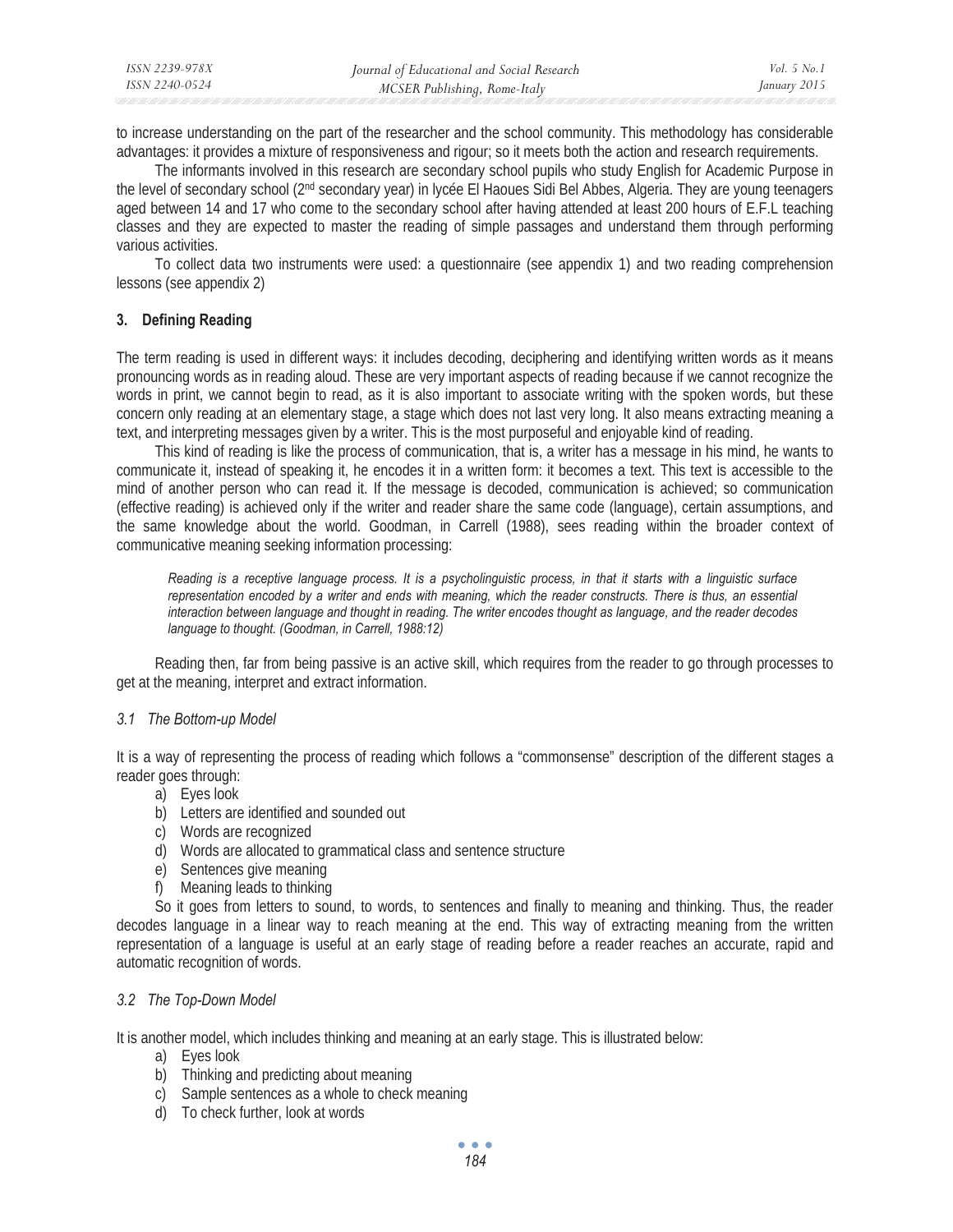# e) If still uncertain, study letters

This processing is almost the reverse of the first model, and proceeds from prediction about meaning to attention to smaller units, and seems to prove what Eskey( 1983) said: " *What the brain tells the eyes is much more important than what the eyes tell the brain*."( Eskey, 1983:2)

This process of selecting information, predicting, interacting, sampling and confirming has led researchers to view reading as a psycholinguistic process, which involves the readers' sub-skills and socio-cultural knowledge. Anderson (1978) sees reading as a "concept-driven top-down process where the reader makes use of his knowledge to understand the content of a text; and Widdowson (1979) focuses on the reader's "active information processing". These theorists see the process turned around, so to speak. Readers, they say, bring all of their experiences and background knowledge to the reading task. They expect meaning from print and they coordinate various language cue systems (pragmatic, syntactic, semantic, and graphophonic) to get at that meaning. Kenneth Goodman's model (1994) of the reading process probably typifies this theoretical stance best for most professionals. He originally referred to his model as a psycholinguistic one to reflect its language-processing essence; he now terms it a 'Transactional Socio-Psycholinguistic Model of Reading,' capturing the recent theories of trans-action and the influence on language use of social settings and pragmatics: rules for language use that differ according to different social contexts. According to this model, readers begin the act of reading by recognizing what they are reading and sampling and selecting from the visual array (letters and words) based on their predictions of what they expect to find. These predictions result from informed inferences about the meaning as it is supported and conveyed by the syntax and the graph phonics (letter/sound units). As readers read in this fashion, they confirm or disconfirm their predictions by using their knowledge of the different language cue systems to detect when meaning breaks down. When a breakdown in meaning occurs, and is detected, readers go back and correct, again employing the different language cue systems, as they are appropriate. Goodman calls these actions by the reader 'cognitive strategies.'

# *3.3 The Interactive Model*

This model proposed by Rumelhart (1977 and updated in 1984) accounts for both bottom-up and top-down processing of information. It is the first of a number of interaction models of reading, and incorporates the possibility of parallel processing, that is, the simultaneous processing of information from more than one source: these sources include information from the identification of a Reading, within this theory, is not linear but cyclical. Visual, perceptual, syntactic, and semantic cycles are constantly in play, each dependent on and enabling the others. In addition, reading, according to this theory, is goal oriented, with the goal being meaning. Using inference and prediction, the reader can continue to move toward meaning without completing the optical, perceptual, and syntactic cycles. Thus, as opposed to the theories described in the preceding section, comprehension is not dependent on linear, accurate, automatic decoding and letterword recognition.

Later it has been developed by processing on a higher level, rather than on a lower level of processing visual information, and a schema (a unit of knowledge) is proposed to provide framework for interpreting the world which is, in reading, the world of the text. It is assumed that we can only interpret visual information and words by relating them to our prior knowledge and experience, which are packaged into schemata

# *3.4 The Schema Theory*

The role of background knowledge in reading comprehension has been formalized as schema theory, which states that a text does not by itself carry meaning, but provides directions for readers to how they should construct meaning from their previously acquired knowledge. Comprehending a text becomes then the result of an interactive process between the reader's background knowledge and the text, as Nunan (1991) stated:

*Knowledge we carry in our head is organized into interrelated patterns. These are constructed from our previous experience of the experiential world and guide us as we make predictions about what we might expect to experience in a given context. (Nunan, 1991:68)* 

According to schema theory, all knowledge (about all concepts) is contained in units or slots called schemata. They are abstract structures, which contain not only the knowledge itself but also how knowledge is to be used. These would help an individual to produce an anticipated meaning. Thus, comprehension of a material depends on an interaction between the structure and content of the material and the individual's background knowledge.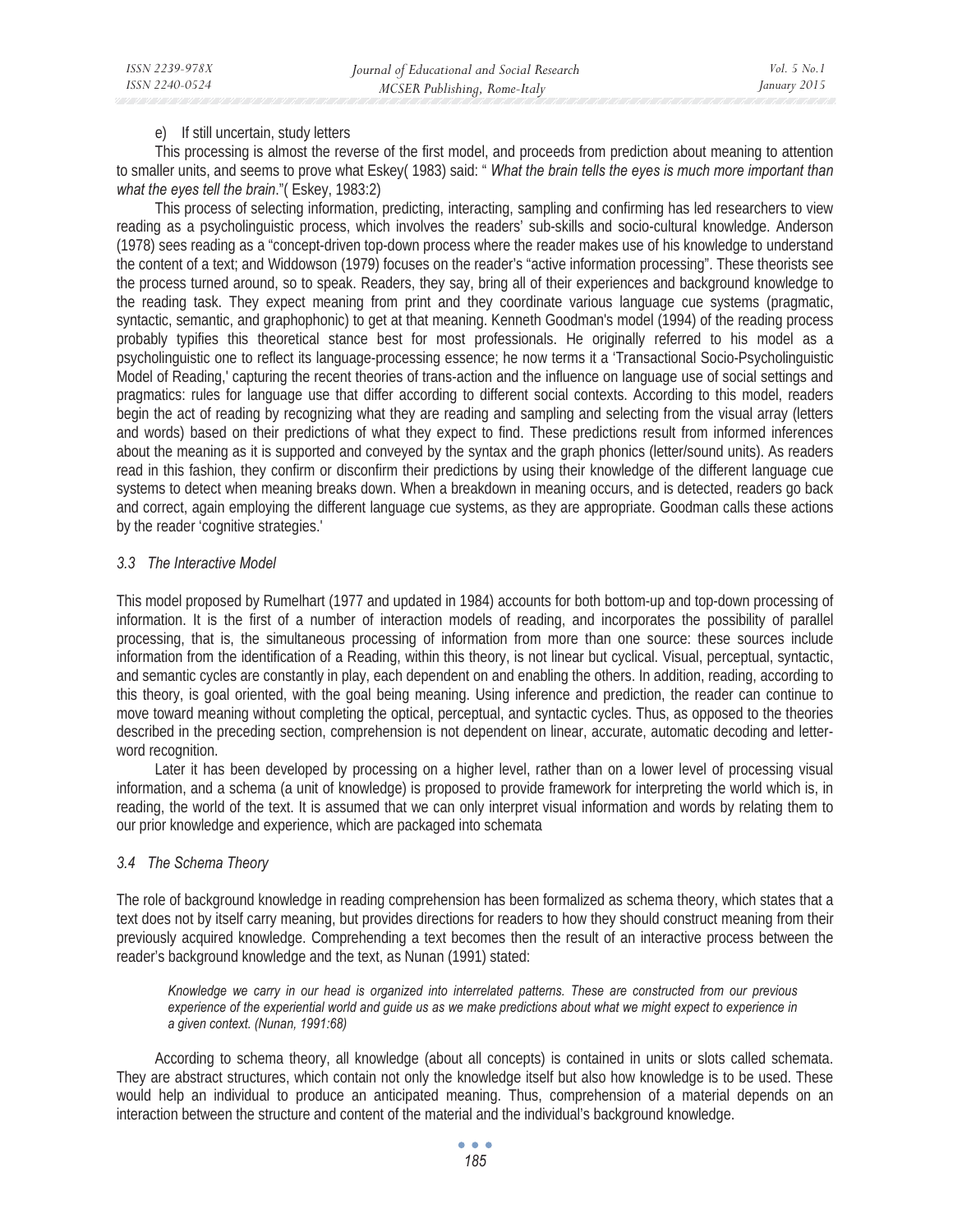It is also useful to make a distinction between formal schemata (background knowledge of formal, rhetorical, organizational structures of different types of texts) and content schemata (background knowledge of the content area of a text, such as a text about pollution, cooking or sport). So schema theory gives a particular importance to the reader's schemata or prior knowledge in the process of interpreting new information, that is, if the schemata do not exist, they cannot be used, so comprehension cannot be constructed as Carrell (1988:81) said:

*Readers attempt to provide schemata to make sense of texts, and they do so persistently. However, these efforts will*  fail if the reader cannot access the appropriate existing schemata, or if the reader does not possess the appropriate *schemata necessary to understand a text. ( Carrell 1988:81)* 

It is then unlikely, for example, for any reader to comprehend a highly technical or scientific text, if he has not acquired first the requisite background of scientific knowledge no matter how simplified is the text.

# **4. Data Analysis**

In the beginning of the school year, a first questionnaire was submitted to the pupils to have a clear idea about their social and educational background, and the place of reading in their homes. Three months after a second questionnaire (see appendix 1) was submitted to the same pupils and aimed at obtaining information about their attitudes towards reading in general and reading English texts in particular.

Thirty-five copies of this questionnaire were completed and gathered for data analysis. The chosen treatment for calculating the data was the evaluation through percentage. The questionnaire insisted on three parts.

Part one intended to investigate pupils' reading habit in L<sub>1</sub>, preferences and the purpose of their reading. I also wanted to know how frequently they read their schoolbooks to know if the reading habit has been inculcated through reading assignments in other school subjects. The aim of part two was to try to assess their attitudes toward English as a school subject, the English textbook and the English texts they have read so far. Part three, however, was designed to identify their preferences and to know their opinions on reading English texts related to lessons they have studied in other school subjects.

# *4.1 Results of the Questionnaire*

# *4.1.1 Question one:*

It seems, through the answers to this question that the reading habit is not well developed since only 28% often read and we cannot really take in account the answers of 22 pupils (62 %) who answered that they *sometimes* read because it is very difficult to assess accurately the frequency of the adverb *sometimes*.

# *4.1.2 Question two:*

The aim of this question is twofold: it is to know about the reading materials pupils read and the frequency of their reading these materials. The results given in table 1 show the classification of the reading materials, which are often read: first newspapers (54%) second schoolbooks (40%), then magazines (23%) and finally books (11%). This proves to be true if we consider the classification in term of the less frequently read materials: books come at the first position with 24%, magazines 7%, schoolbooks 1% and finally newspapers 0%.

# *4.1.3 Question three:*

The answers to this question show clearly that most of pupils (77%) prefer reading texts dealing with scientific topics and it seemed strange that at their age, only 15% prefer reading stories; this seems to be confirmed by their answers to question four.

# *4.1.4 Question four:*

In fact, only 14% stated that they read for pleasures and the majority of them read for learning 60% and for information 22%.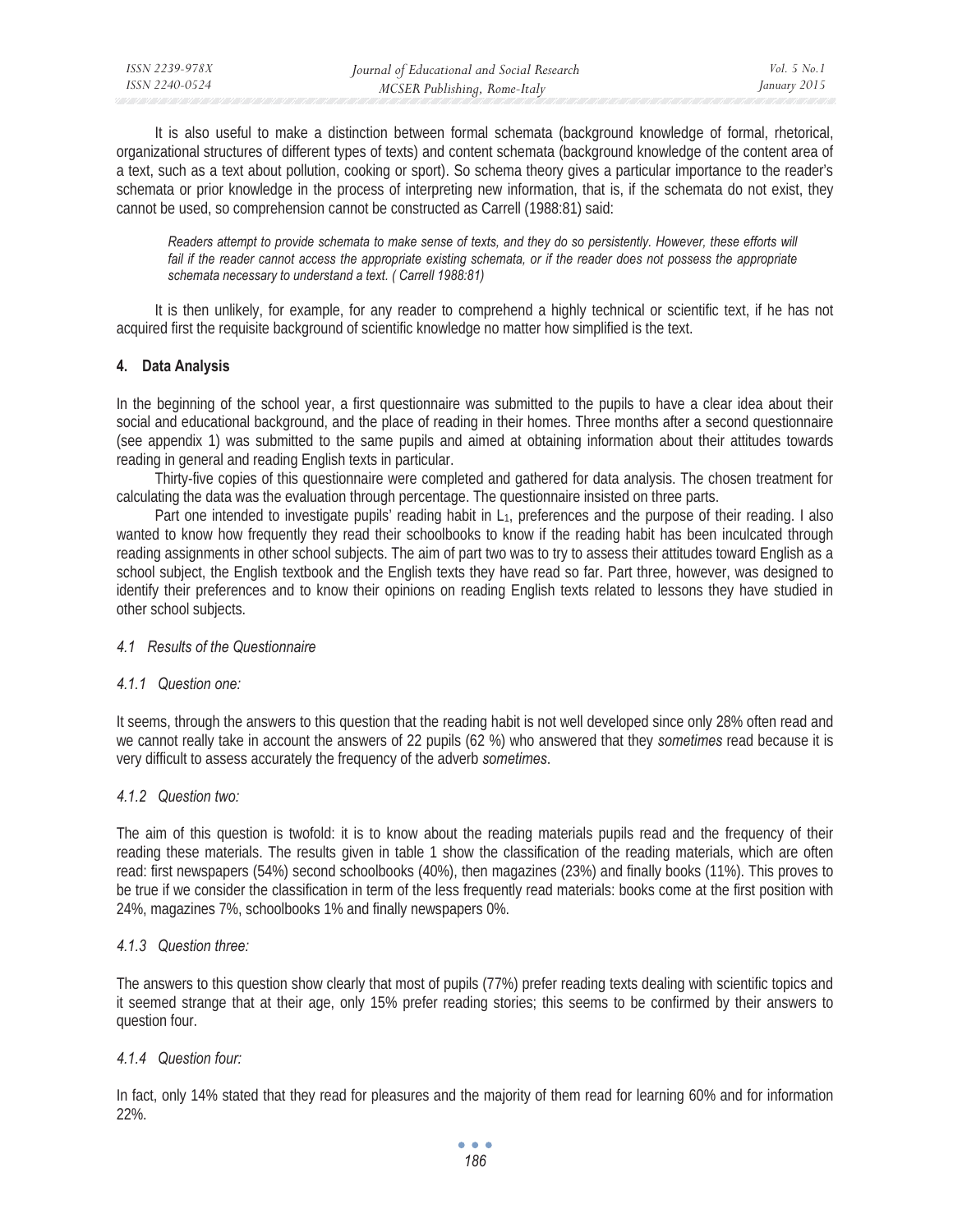# *4.1.5 Questions five and six:*

Responses to these questions showed that pupils are not often given reading assignments as homework and English is ranked third after Arabic and French in the frequency of reading activities as homework. Responses to question six confirmed that the English textbook was the least used one at home. Pupils do not open their English textbook at home unless they have homework to do, for most of them 58% it is the Natural Sciences course book, which is the most, used, but what was not predictable was that the French textbook was ranked second before the Arabic and English textbook. This showed that the English textbook is not given great priority confirming why five students do not even have it and others quite often do not bring it with them in the classroom. It also showed that these pupils might have more information and knowledge in their biology subject than on any other one in the school curriculum.

# *4.1.6 Question seven:*

A little bit more than half of the class (52%) seem to like the English subject although I must admit that I was expecting a larger number to have a positive attitude towards it according to my prior observation (they often report to find English lessons relaxing and not too much demanding). Yet, there are still 25% who find them not very interesting and 15% find them boring. Three pupils even responded that they hated English. There seems to be a decrease of interest in learning English at the level of the 2nd year as compared to the previous years.

# *4.1.7 Question eight:*

For these pupils the most important language skills to be developed are the speaking and reading skills with a preference for the speaking skill (45%) to the reading skill (37%). This may be influenced by the general belief that knowing a foreign language is speaking it.

# *4.1.8 Question nine:*

As for the textbook – *Midline*s- a book published by the Algerian National Pedagogical Institute in 1985; it does not seem to appeal to the pupils who use it, since not even one finds it attractive; 68% find it not very attractive and 32% find that it is not attractive at all.

# *4.1.9 Question ten:*

43% of the respondents found the reading activities, suggested in their text book, interesting and 32% found that they were not very interesting and a small group 25% found them boring.

# *4.1.10 Question eleven:*

The first part of this question represents the core of this investigation; it concerns pupils' opinions about the texts studied so far: 37% of the pupils found them interesting but 40% found them not very interesting and 23% thought that they were boring. The second part concerns the degree of readability of the same texts and more than half of the respondents (60%) did not find much difficulty in understanding them. 11% even found them very easy but there were still 29% who, found them difficult.

# *4.1.11 Question twelve:*

Almost half of the class (44%) considered that the thematic contents were the main negative aspect of the English texts studied in the classroom. For the second half ( 48%) it was the words complexity which represented a problem for them.

# *4.1.12 Question thirteen:*

A large majority (68%) of the respondents would like to read texts dealing with scientific topics. This may confirm their answers to question three about their favourite reading topic in L1.It may also be explained by the fact that they are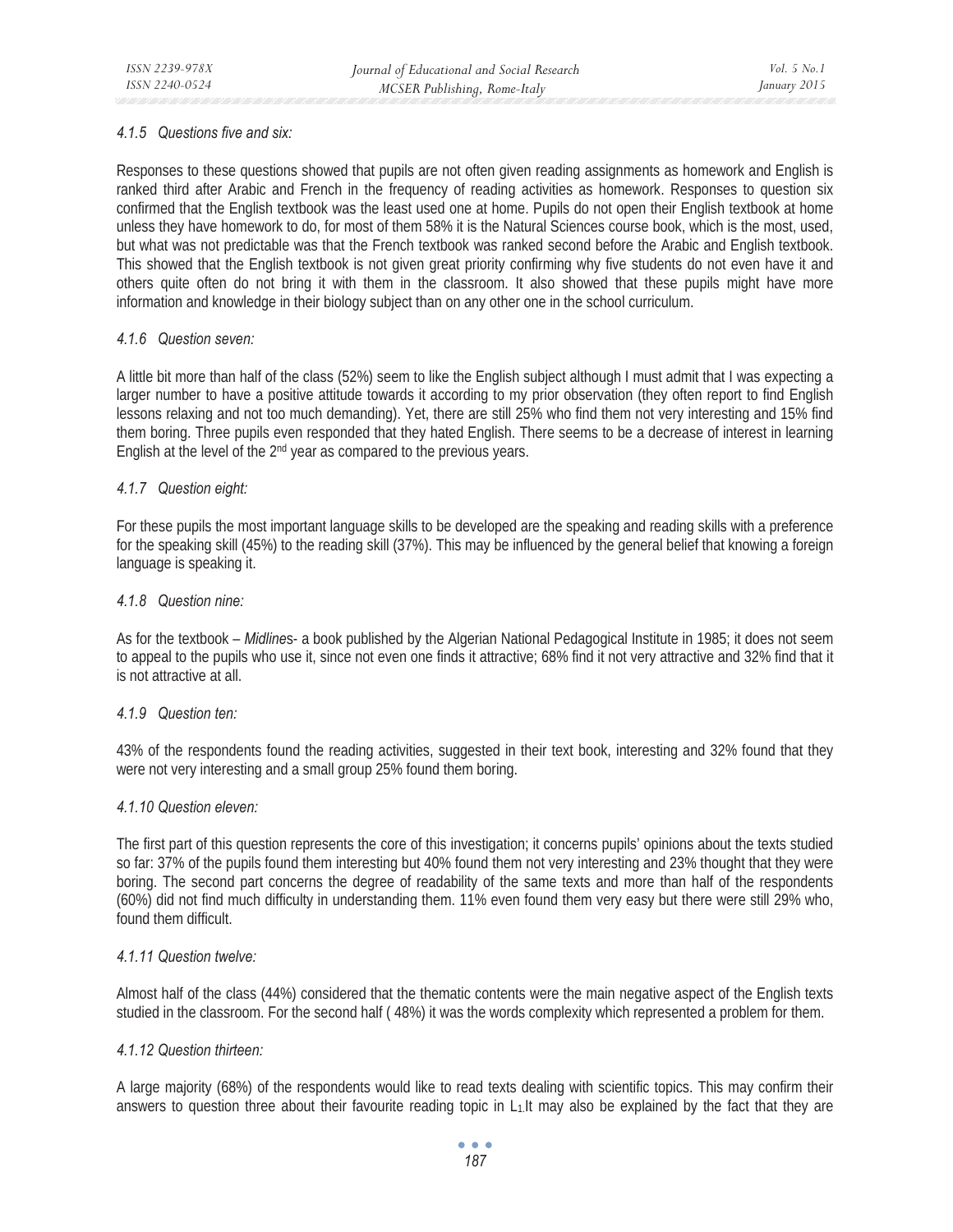following a scientific stream in school. Only six pupils prefer texts dealing with social topics. The remaining five pupils who chose other topics showed their interest for sports, pop stars and religion

### *4.1.13 Question fourteen:*

This question was asked to see if the pupils felt more secure when relying on their background knowledge to tackle a text and it proved to be true since 77% preferred to read texts containing some familiar information.

### *4.1.14 Question fifteen:*

As for the text related to topics already studied in other subjects in school, 60% found it was a good idea and proposed titles of lessons mostly of natural sciences such as : Blood and the Circulatory System, The Eye, Human Reproduction … From the history subjects, the Palestinian issue was suggested and from French*, Le petit prince et le renard*. 40% would not like to read texts dealing with topics seen before in other school subjects.

### *4.2 General Interpretation of Responses*

Although it was difficult to draw conclusive results from the pupils' responses, it was revealed that in general pupils do not have a very developed habit of reading in L<sub>1</sub>. This confirms that although they come from environment where reading materials exist, they do not read very often. They also do not read for a long time because first they do not read for pleasure (only 15% do) second the reading materials that are the most frequently read are newspapers and school books as it is shown in the following table:

### Table 1. Pupils' reading frequency

|                          | Percentage of pupils and their reading frequency |                  |               |              |  |  |  |  |
|--------------------------|--------------------------------------------------|------------------|---------------|--------------|--|--|--|--|
| <b>Reading materials</b> | <b>Often</b>                                     | <b>Sometimes</b> | <b>Rarely</b> | <b>Never</b> |  |  |  |  |
| <b>Books</b>             | 11%                                              | 34%              | 31%           | 24%          |  |  |  |  |
| <b>Magazines</b>         | 23%                                              | 42%              | 28%           | 7%           |  |  |  |  |
| <b>Newspapers</b>        | 54%                                              | 37%              | 9%            | 00%          |  |  |  |  |
| <b>School books</b>      | 40%                                              | 42%              | 17%           | 01%          |  |  |  |  |

As it is shown above the most frequently read materials are newspapers, which they find easily at home. This may confirm the high percentage of pupils who read to learn (60%) and for information (22%) and those who chose to read about scientific topics (77%) as opposed to those who read fiction (15%) and for pleasure (15%). It seems that reading for pleasure has not been inculcated to these pupils and even though they read to learn, they are not often asked to read at home 31% in Arabic, 22% in French and 0% in English. This may be explained by the fact that English reading comprehension is usually dealt with in the classroom. However they are asked to learn and they use their school books mainly for this purpose as it is shown in the following pie chart:



Pie Chart 1. Pupils' use of school books at home

It is clear from this pie chart above that the Natural Sciences course book has the largest share, whereas the English one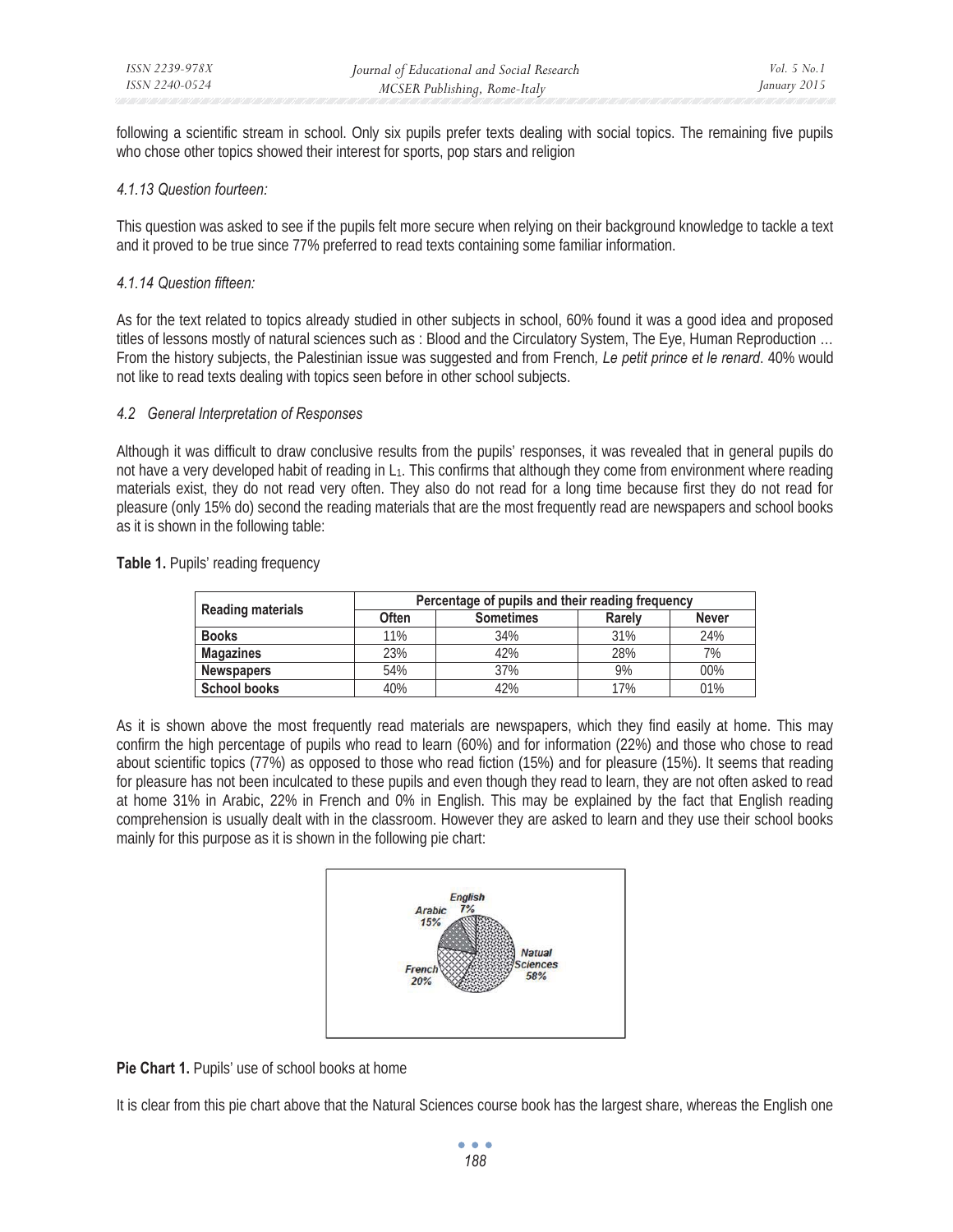is the least used one and confirms that pupils use their textbooks to learn from scientific texts revise or do exercises. It was also revealed that in general, pupils have negative attitudes towards the English textbook 68% found it not very attractive. This lack of interest has been detected surprisingly for the English subject itself since 48% found it not very interesting. As far as the reading texts were concerned only 37% found them interesting but 60% did not have much difficulty reading them. It is also confirmed that the choice of text is not congruent with their preferences since 80% prefer reading about scientific topics, which they apparently cannot find in most of the texts suggested to them in the textbook.

# *4.3 Pupils' Preferences*

What was significantly revealing was that a great majority (77%) preferred reading texts, which deal with topics they are familiar with and probably prefer to rely on their knowledge of the world to tackle English texts. That is why 44% of them thought that the English texts were badly chosen as far as the thematic contents were concerned. They may not know anything or very little information about the topics presented through the texts they tackle in their reading comprehension lessons. It is perhaps for this reason that 60% of them found that it would be a good idea to read texts containing information acquired in other school subjects like Natural Sciences.

In order to confirm these results and interpretation we are going to turn to the results of the two reading comprehension lessons, and the scores obtained by the pupils in the proposed reading comprehension activities.

# *4.4 Comparative Study of Pupils Performance in Reading Comprehensions Lessons.*

The subjects were presented to two passages to read and four activities to do for each passage. Text one (T1): *Drilling for Oil* was taken from the pupils' text book (*Midlines*: 144) and text two (T<sub>2</sub>): *The main Organ Systems in the Human Body* from an external source (Inquiring into science by Jacobson et al, 1985:123) (see appendix II and III for the texts and the reading activities).

For the pre-reading activity which required the pupils to think of words likely to appear in the texts, they could find more words for  $T_2$  than for  $T_1$ , some pupils could even think of 15 words of course not all the words were found in the text but all of them were related to the topic like: blood, eyes, health, bones, muscles where as for  $T_1$  the highest score was 10 words among them were: petrol – machine – Sahara. Three pupils could not even think of one word.

As for the reading tasks, the following graph shows the pupils comprehension scores in reading the two texts and doing the four activities.



It seems clear from graph 1 that the pupils performed better the tasks devised for  $T_2$  than for  $T_1$ . For task one, which concerned labelling for  $T_1$  the parts of the derrick, and for  $T_2$  the different organs of the human body, the number of pupils who performed completely and successfully the task in  $T_2$  was twice that of  $T_1$ .

In task two, pupils were asked to scan the text to find the function of the different parts of the derrick in  $T_1$ , and the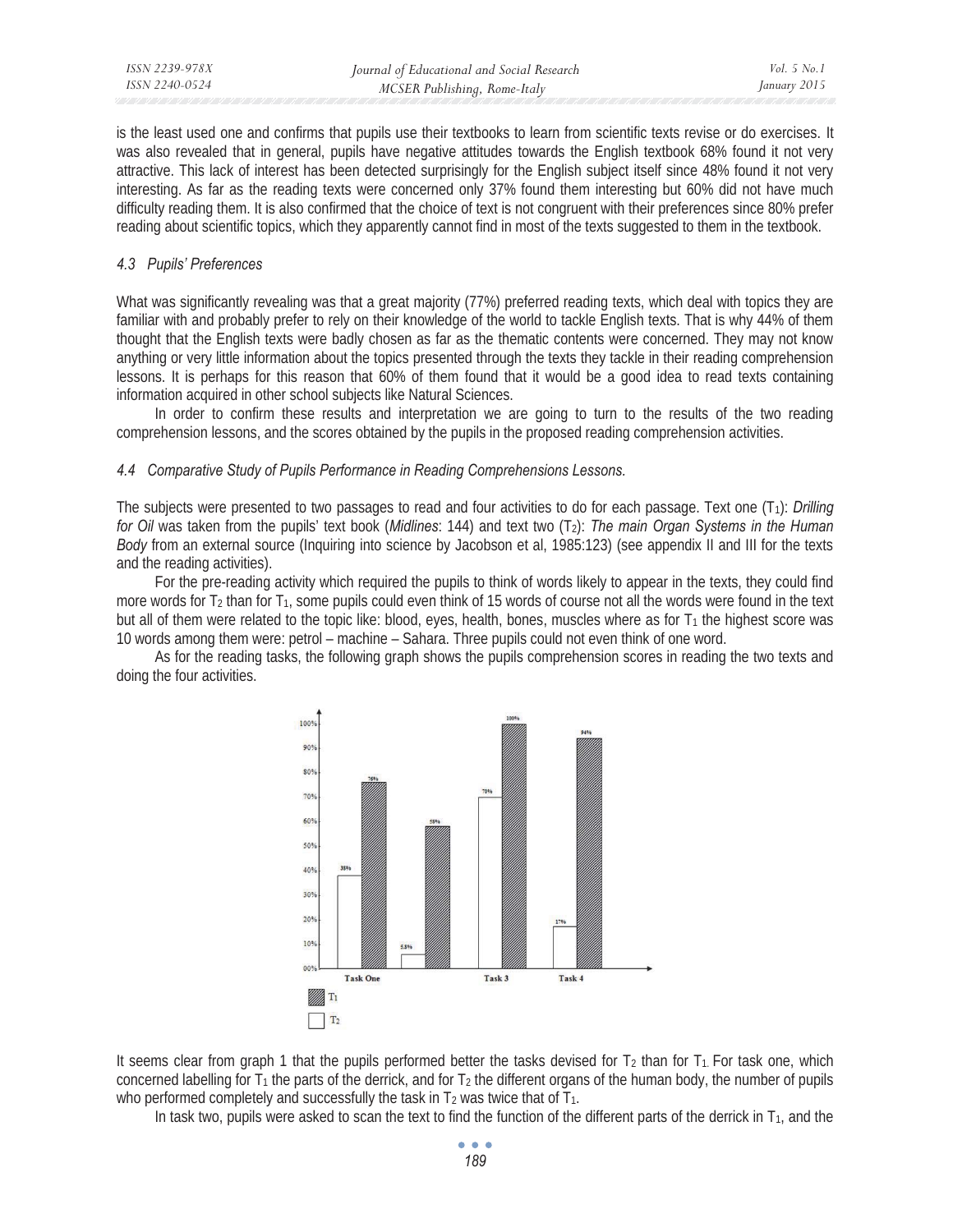function of the different organs in  $T_2$ . Only two pupils completed the table successfully in  $T_1$  whereas in  $T_2$  twenty pupils were successful.

The gap was not so wide in task three, where pupils were asked to order sentences to describe the process of drilling in  $T_1$ , and the process of digestion in  $T_2$ . The whole class completed task three in  $T_2$ . It must be admitted that the information required to do this activity were found in the same paragraph.

Vocabulary was easily guessed in  $T_2$  in which 32 pupils found the synonyms for the given words, where as only six pupils were able to succeed in doing task four for  $T_1$ .

### *4.5 Comparative Study of Pupils' Marks*

The following table indicates the detailed marks obtained by the 34 pupils who performed the reading activities for  $T_1$  and  $T<sub>2</sub>$ .

**Table 2:** Pupils' reading comprehension marks

|                         | From 00 to 07 |    | 4 $\frac{1}{2}$ to 9 $\frac{1}{2}$ |    |    |    | 10 $\frac{1}{2}$ to 13 $\frac{1}{2}$ |    | 14 and above |    |
|-------------------------|---------------|----|------------------------------------|----|----|----|--------------------------------------|----|--------------|----|
|                         |               |    |                                    |    |    |    |                                      |    |              |    |
| <b>Number or Pupils</b> |               | 00 | U7                                 | 00 | 03 | 00 | 04                                   | 04 | 06           | 30 |

The marking was done on the basis of the number of the right answers given in each task and the usual scale adopted by the school system where 20 out of 20 is the full mark and 10 out of 20 is the average.

So we can clearly notice that the pupils' interaction with  $T_1$  can be considered as below average and even unsatisfactory since 21 pupils obtained marks below average, among them 14 very poor marks. The standard deviation was evaluated at 3.63; it showed that the pupils' marks were not very homogeneous. On the other hand, marks in  $T_2$  can be considered as excellent since 30 pupils scored higher than 14 out of 20. 5 even obtained the full mark of 20. The marks also showed that the class was more homogeneous since the standard deviation was evaluated at 2.61.

It seems clear that the level of comprehension of  $T_2$  is well above the one of  $T_1$ , but what is significant is the big difference in two tasks: if for task one ( labelling ) and task three (ordering sentences) the difference is not very wide, it is actually much wider in task two ( giving function of parts / organs) and task four (finding synonyms). It must be mentioned that these tasks required a more scanning type of reading and some existing knowledge of the topics.

The results yielded by the collected data were admittedly predictable since pupils are usually interested to read only if a topic appeals to them and holds their attention. However, what is worth mentioning is the number of pupils showing negative attitudes towards texts they have been using: 63 % of them do not see any need nor interest in reading them apart from the fact that they are asked to do it by the teacher.

Two other figures are worth mentioning 77 % prefer reading about topics they are familiar with, and 60 % prefer reading about scientific topics.

The most important and highest figure was 94% of the pupils who judged the text dealing with a topic related to a lesson previously studied in their biology lesson, as more interesting. They showed positive attitudes towards reading it, performed better scores and produced very few errors.

The results yielded from the pupils' responses and reading comprehension scores confirmed the hypotheses that readers may show more positive attitude towards texts that deal with topics that are appropriate to their ages, educational levels and interests. The results may also confirm the facilitating effects of pupils' existing background knowledge on their reading comprehension of a text.

# **5. Conclusion**

These results may seem "obviously" predictable but the aim of this study ( although limited to a group of 35 pupils) is also to provide quantitative evidence that our young readers are more accustomed to reading for information (in L1.) than for pleasure . So they may be more interested to read texts which present new information on topics appropriate to their educational level and background knowledge.

It is also assumed that the most common knowledge pupils, in secondary schools, share is knowledge acquired (in L1) from school, subjects such as: natural sciences, literature, geography and history. Since the school is part of the pupils' real world, it should be sensible then to associate F-L; reading materials, with areas represented by the other